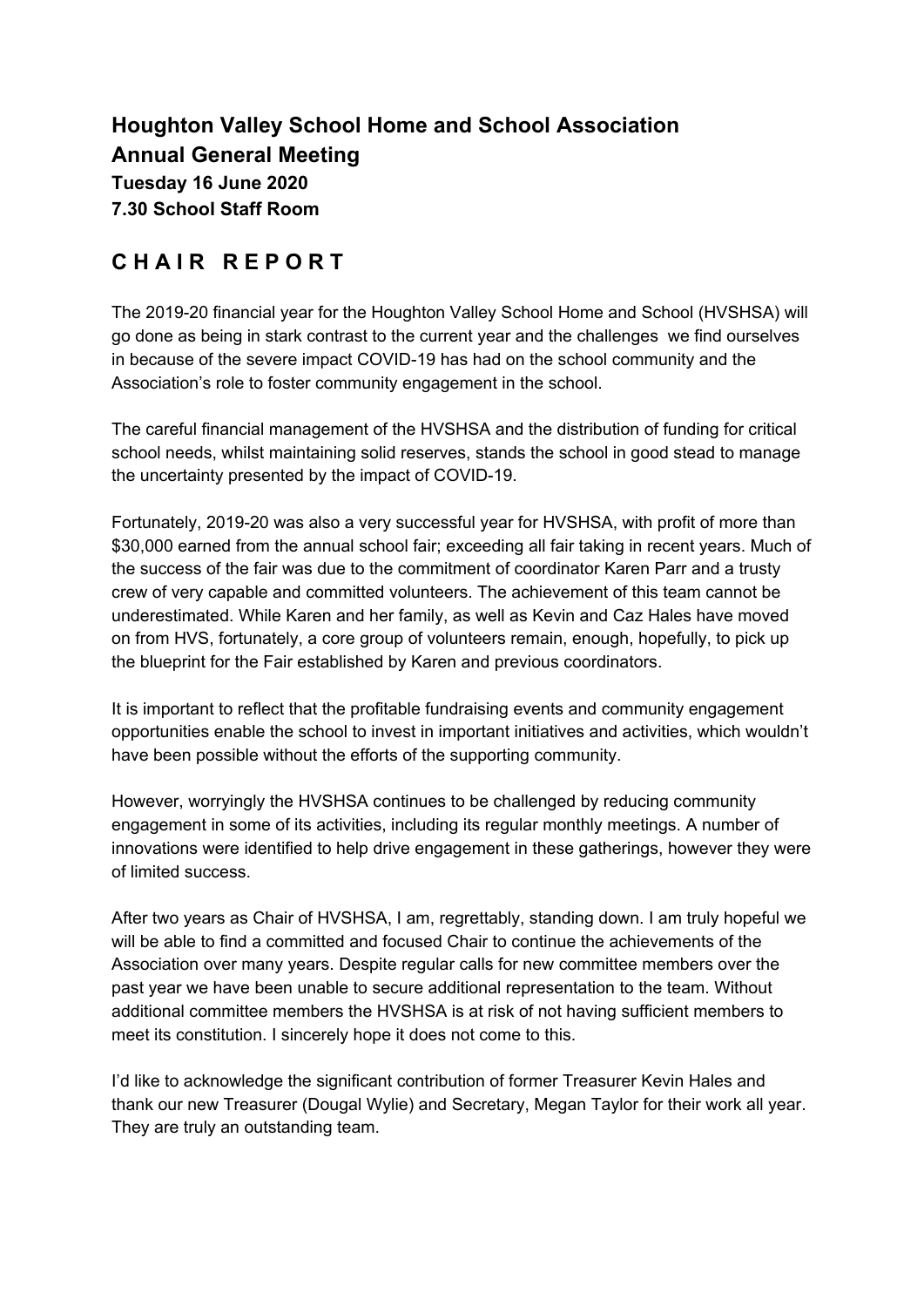Finally, a huge thank you to the parents, teachers and Principal who gave up their valuable time to be involved in the events during the year - we simply couldn't do it without you.

# **2019- January 2020 EVENTS, SUCCESSES and PURCHASES**

### **2019 Houghton Valley School Quiz at The Pines - Term 03**

This social event and fundraiser is for the parents/guardians of the school community, and has become a winter tradition at The Pines. This was the fourth annual event and is proving to be a winning formula. The team of organisers ensure a well run, successful and fun event for those who attend.

#### **2019 School Disco - Term 04**

For the third year in a row, this was held at SWIS and was a great start to the term. The event raised some funds for the school and this was despite a deliberate drive to reduce plastic products for sale.

### **2019 Houghton Valley School Fair Term 04**

A considerable effort goes into running the fair and we were very grateful for the initiative of Karen Parr once again in leading the coordination of this record-breaking event. This continues to be a fantastic event, supported by an incredible bunch of volunteers and well supported by the local community.

Despite the date being scheduled later than in previous years, the sun shone and it was a great success with all areas steady during the day.

#### **Cake sales**

A number of home baking sales were held and coordinated through each class. As well as raising funds, these events also engage the children in promotion, baking, cooking and cash handling.

### **Flying Fox**

Originally built / commissioned by the community, this is an ongoing joy to the local community and children! HVSHSA contributes towards the maintenance costs of this asset.

#### **Cycle track**

The cycle track continues to be a well-used and important addition to the school and community. HVSHSA makes a sizable contribution to the maintenance of the bikes.

## **HVSHSA FINANCES**

2019-2018 was another good year for HVSHSA, ending up with a net operating surplus of around \$39,000, an increase from the previous year. We have organised payment of the yearly 80% donation to the board. The detailed financial report will be presented at the AGM.

## **HVSHSA working with the Principal & Board of Trustees**